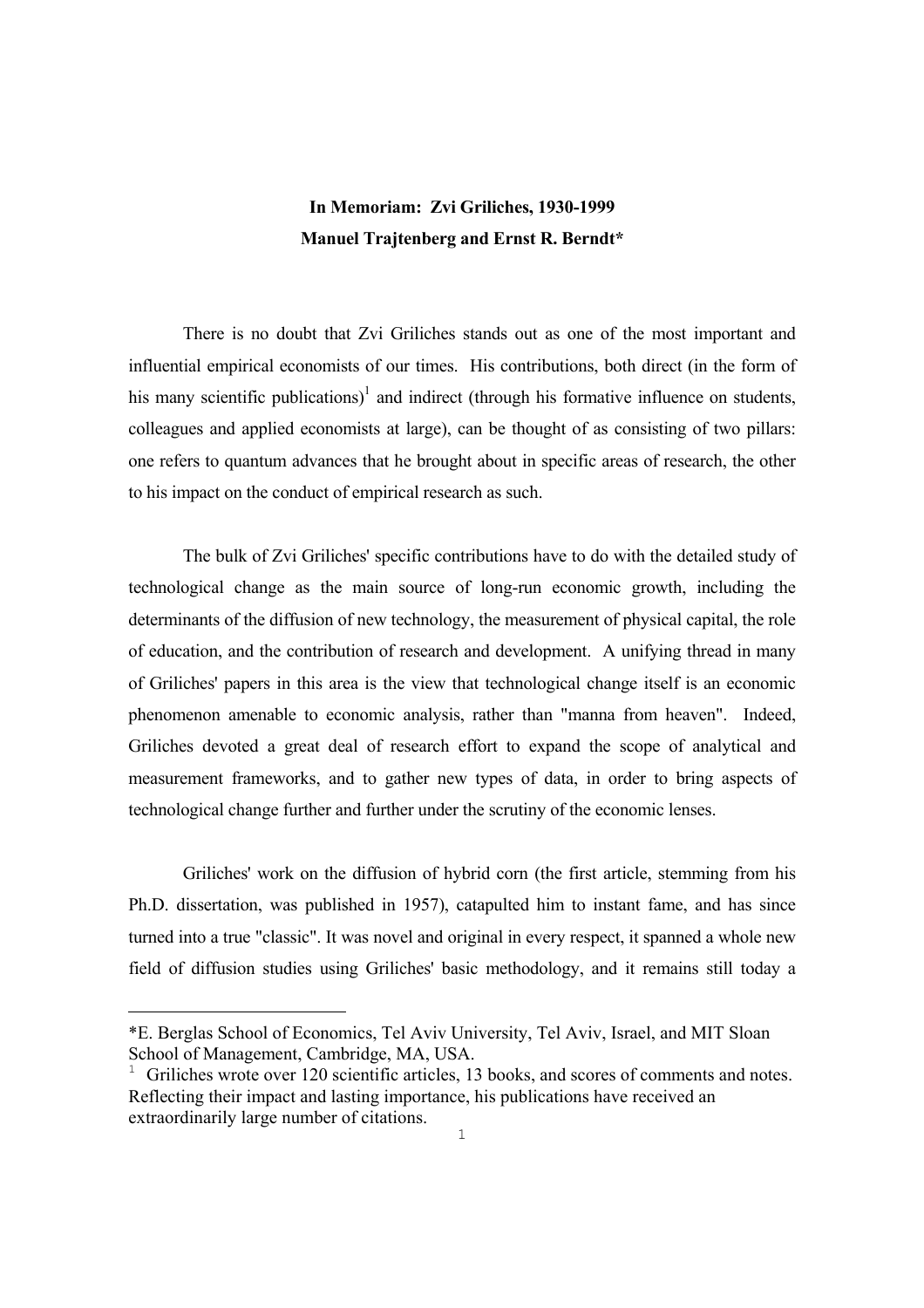prime example of powerful, thorough, and original empirical research. In a follow-up paper Griliches computed a rate of return to research in hybrid corn, again breaking new ground and again setting the standard (as well as the benchmark) for many years to come.

 Many of Griliches' other contributions stemmed from his repeated attempts to scrutinize the inside of the productivity growth "black box." In the late fifties and early sixties the works of Solow, Abramovitz, and Denison, among others, resulted in one of the most important empirical discoveries in economics: that most of the growth experienced by the industrialized world was due, not to capital accumulation, but to productivity growth. This conclusion was reached within the measurement framework of an aggregate production function, that is, looking at the size of the "residual" that obtains when subtracting the growth of inputs from the growth of output. Quite fittingly, Abramovitz labeled the size of this residual "a measure of our ignorance". Could it be, Griliches asked, that a great deal of what goes into the residual is due in fact to measurement and specification errors? This question turned into a multifaceted, decades-long research agenda.

 One of the places to look was prices. Perhaps, Griliches reasoned, the price indices used to deflate inputs and outputs (in order to obtain "real" magnitudes) are not correct. In particular, Griliches suspected that those indices might not accurately reflect the effects of quality change. This lead to his work on "hedonic prices", spanning again a whole new line of research that is still as vital and vibrant today as it was 30 years ago. Even though Griliches was not the first to formulate the very idea of a systematic link between prices and the characteristics of products, there is no doubt that his 1960-61 papers putting forward and applying the "hedonic" methodology were path-breaking, and by far the most influential in the field.

 The unraveling of the residual took Griliches in several other directions as well: the assessment of scale economies in production functions, the issue of capital utilization, the contribution of schooling to the quality of labor and, by extension, to the observed inequality in wages, and the extent to which technological change is due to current and past research and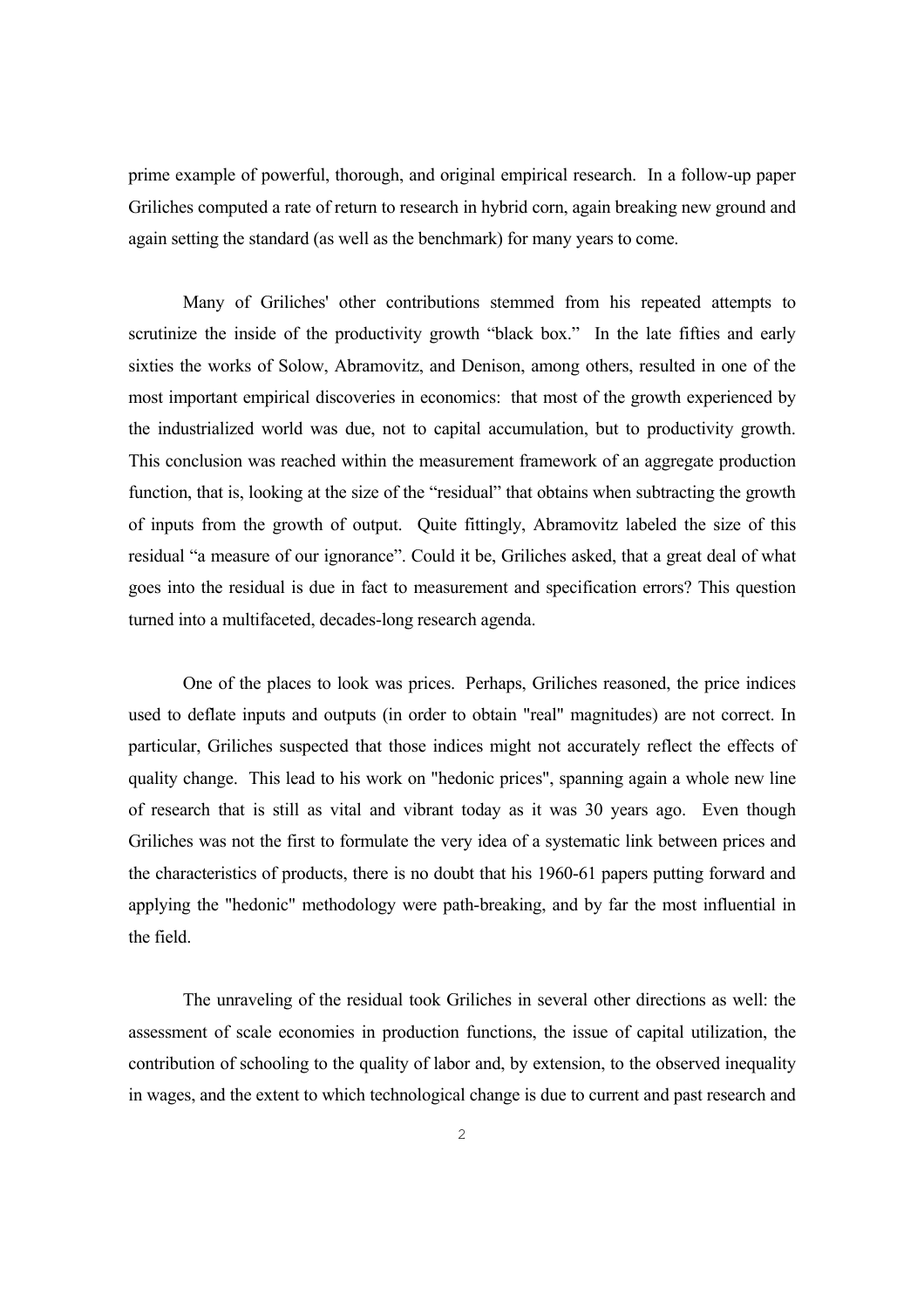development. In each of these domains Griliches' work had a decisive impact in defining the research agenda and the methodology for a whole generation of researchers (who are by now the senior economists in the field), and established the benchmark empirical results.

 Taking a more micro perspective, in his more recent work Griliches sought the sources and effects of technological change at the level of individual firms, assembling for that purpose an impressive data set that included patents, R&D, market value, sales, etc. for hundreds of individual corporations over many years. Griliches' work with patents using the notion of "knowledge capital" has generated many insights into the process of technological advance at the micro level, and has fostered and inspired further research along those lines on key issues such as spillovers and appropriability.

 In the field of econometrics proper, Griliches made a number of contributions, by himself and together with several associates, but he is probably best known in that respect for his work on distributive lags, as manifested in his article, "Distributive Lags: A Survey", Econometrica 35:16:49, 1967, which was named a "citation classic" in 1992 by the SSCI and the SCI (at that point the article had received more than 310 citations).

 Griliches' research not only profoundly influenced other academic investigations, but it also had important practical implications for the measurement of national income, product and prices. He served on both the Stigler Commission (1960-61) and the Boskin Commission (1995-96), each of which provided influential and thoughtful recommendations on price measurement to the U.S. Bureau of Labor Statistics.

 We now turn to the other major facet of Griliches' contributions, namely, his impact on the conduct of empirical research. These innovations range from the design of novel econometric tools and the ingenious use (and constant refinement) of existing statistical methods, to the creative gathering of data on a large scale and the relentless search for *new types* of data to be incorporated in economic research. Notably, empirical research in economics does not have the pristine quality of theoretical work, whereby a mathematical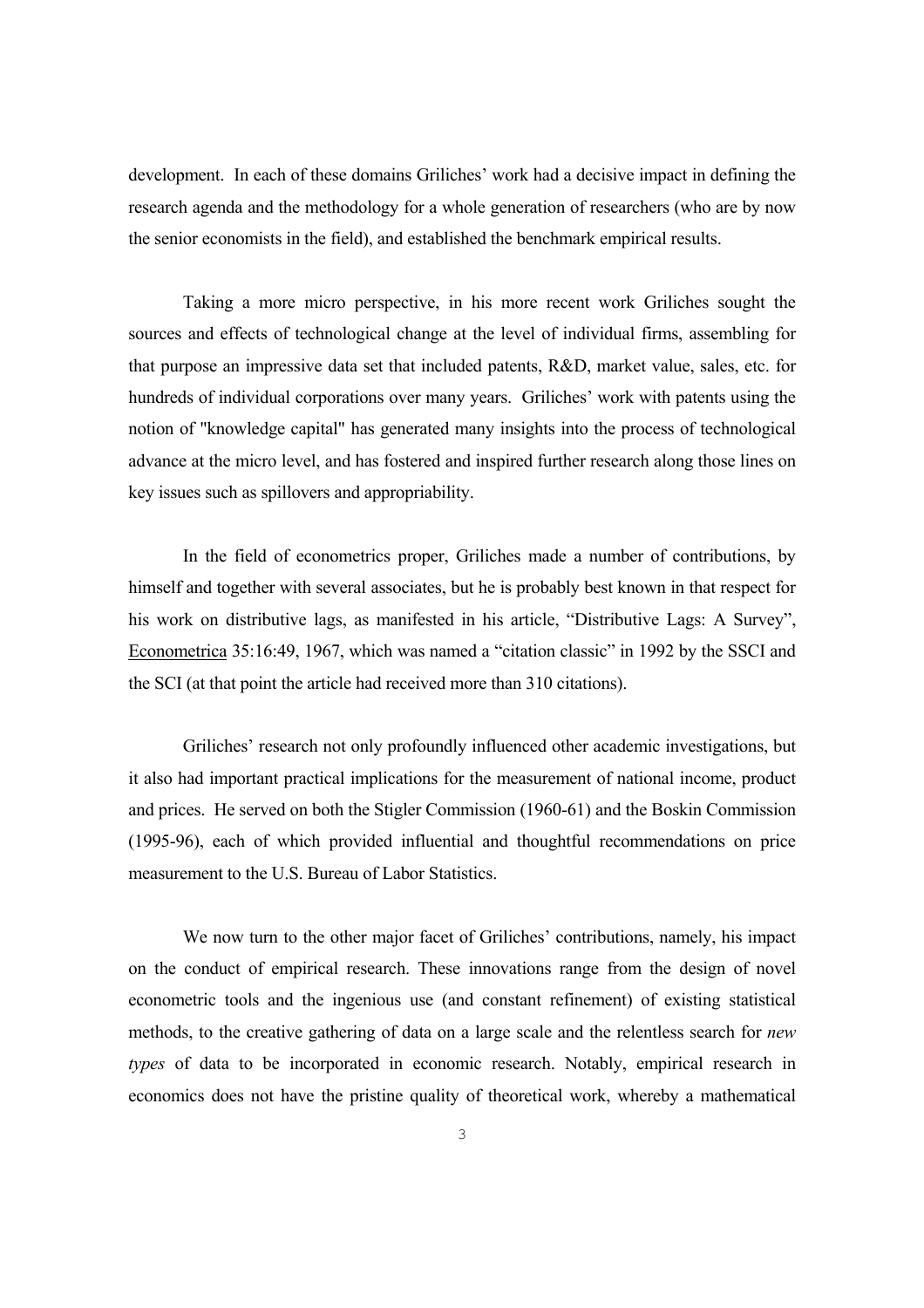proof is the ultimate and incontrovertible criterion for scientific truth. The "real" economic world is extraordinarily messy and complex, and easily quantifiable manifestations of what goes on in it are rare. Thus, it takes not just extraordinary command of economics as a discipline and of method to uncover the facts of the real world, but enormous creativity, tenacity, and the most inquisitive and penetrating eyes.

 Moreover, since the criteria for the empirical corroboration of hypothesis are by no means clearly and unequivocally defined, and since replication is always problematic, some key traits of character are required to make a good empirical economist, in particular built-in skepticism, as well as unbending professional integrity and honesty. This is indeed a very demanding list of qualities. It is no coincidence then that the occurrence of all of those in one economist is so rare and, when found, so striking. Zvi Griliches was the very embodiment of those attributes of the mind and soul, and more: he possessed *wisdom*, that rare capacity to put knowledge in perspective, to have a grasp of things beyond the mere facts, to see the forest and not just the trees, and to impart to others around him a similar sense of curiosity, insight and understanding.

## **A brief biographical note on Zvi Griliches**

Zvi Griliches was born in Lithuania in 1930, to a well to do, well-educated family and, judging from his memories of it, he had a nice, cheerful childhood. All that came to an abrupt end in August 1941, when the Nazis moved him, his sister and parents to the Kovno ghetto. The family managed to survive for about three years, by hiding in pretty deplorable conditions until the Nazis caught up with them in June 1944, and deported the family to concentration camps in Germany. Zvi was at a forced labor camp outside Dachau, his father died there, his mother was killed at the camp, and at the last moment Zvi was liberated by Patton's 3rd Army in May 1945 (he was 15 years old at the time). Zvi wandered in Europe for a while, then tried to move to Israel but ended up instead in Cyprus, was captured by the British, until finally in 1947 he arrived in Israel. He lived in a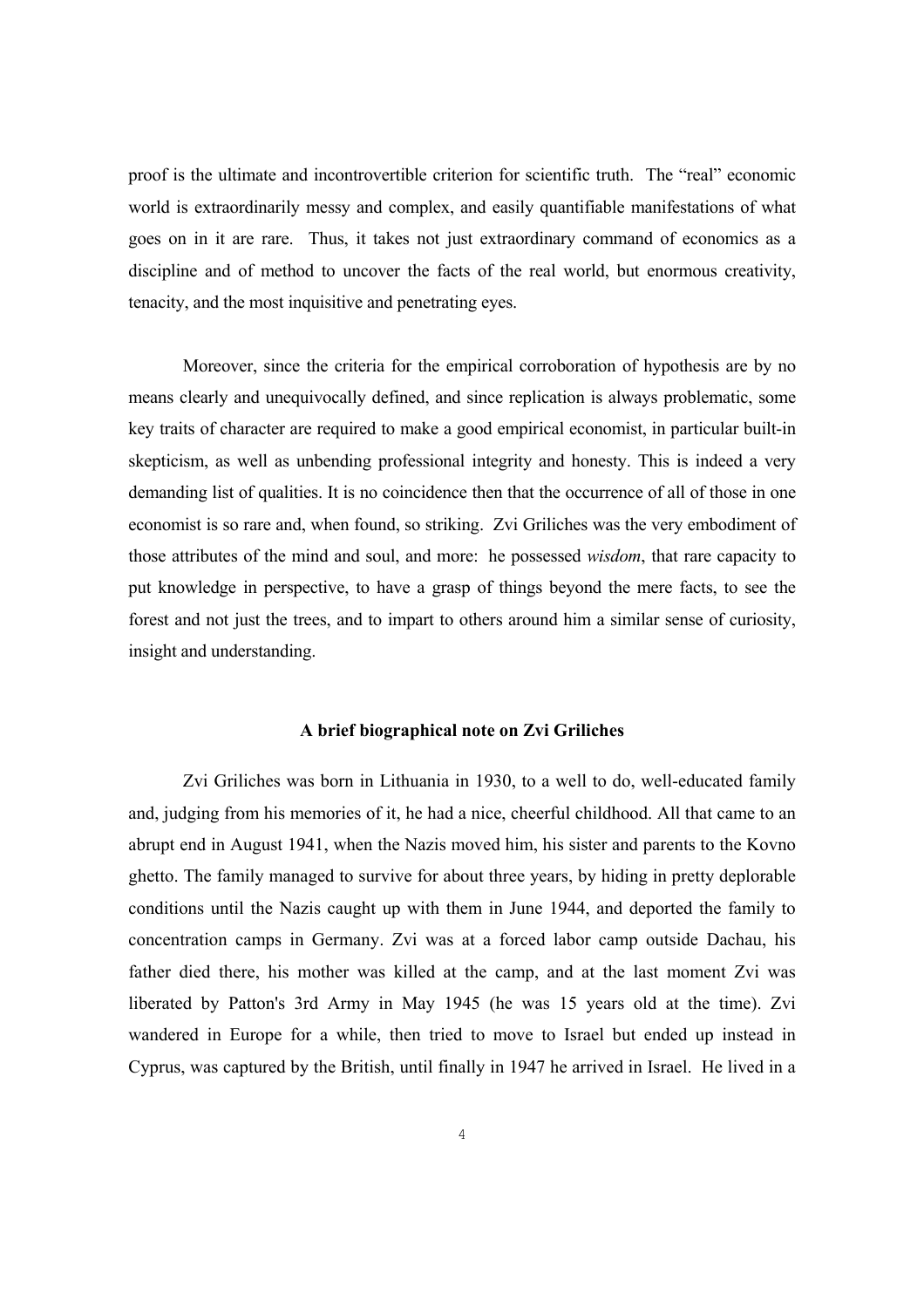Kibbutz for a year, took part in the war of independence, spent some time in Tel Aviv and in 1950 entered the Hebrew University.

Up to that point Zvi had very little formal schooling: essentially since age 11 until age 20, he was a displaced person, and did not attend any form of school. By age 20, he had lost sight in one eye. Zvi was very much self taught, and he would often tell friends about how much he read during those years, and the extent to which reading and self study helped him cope with the terrible events that were happening around him.

Shortly after entering the Hebrew University Zvi, was accepted to Berkeley, to study agricultural economics, what he called "useful economics". Zvi graduated from Berkeley and entered the graduate program in economics at the University of Chicago in 1954, and from there on it was a meteoric rise. He completed his Ph.D. in 1957 (the legendary hybrid corn work, which catapulted him into fame), and joined the faculty at Chicago, soon becoming one of the leading applied econometricians in the US.

Until WWII empirical work in economics was rather sparse, rudimentary, and not a well-established, well-defined research enterprise. Economics had existed as a discipline for over a century and a half prior to that, but overwhelmingly as a conceptual/theoretical field of inquiry, not as an empirical discipline. Zvi belongs to a cohort, actually to a very small group of economists, that managed to change that dramatically - a quantum jump took place there and then both in terms of methodology (econometrics) and data, and Zvi was at the forefront of it.

Zvi was awarded the John Bates Clark Medal in 1965, at the age of 35 (significantly, the Bates Medal is given every two years to the best economist under the age of 40). In 1969 he moved to Harvard, in 1975 he was elected to the National Academy of Sciences, and in 1993 Zvi was elected president of the American Economic Association. In the late 1970s Zvi became the head of the Productivity Program at the NBER, essentially established the program, and led it since then until his death in 1999. For twenty years that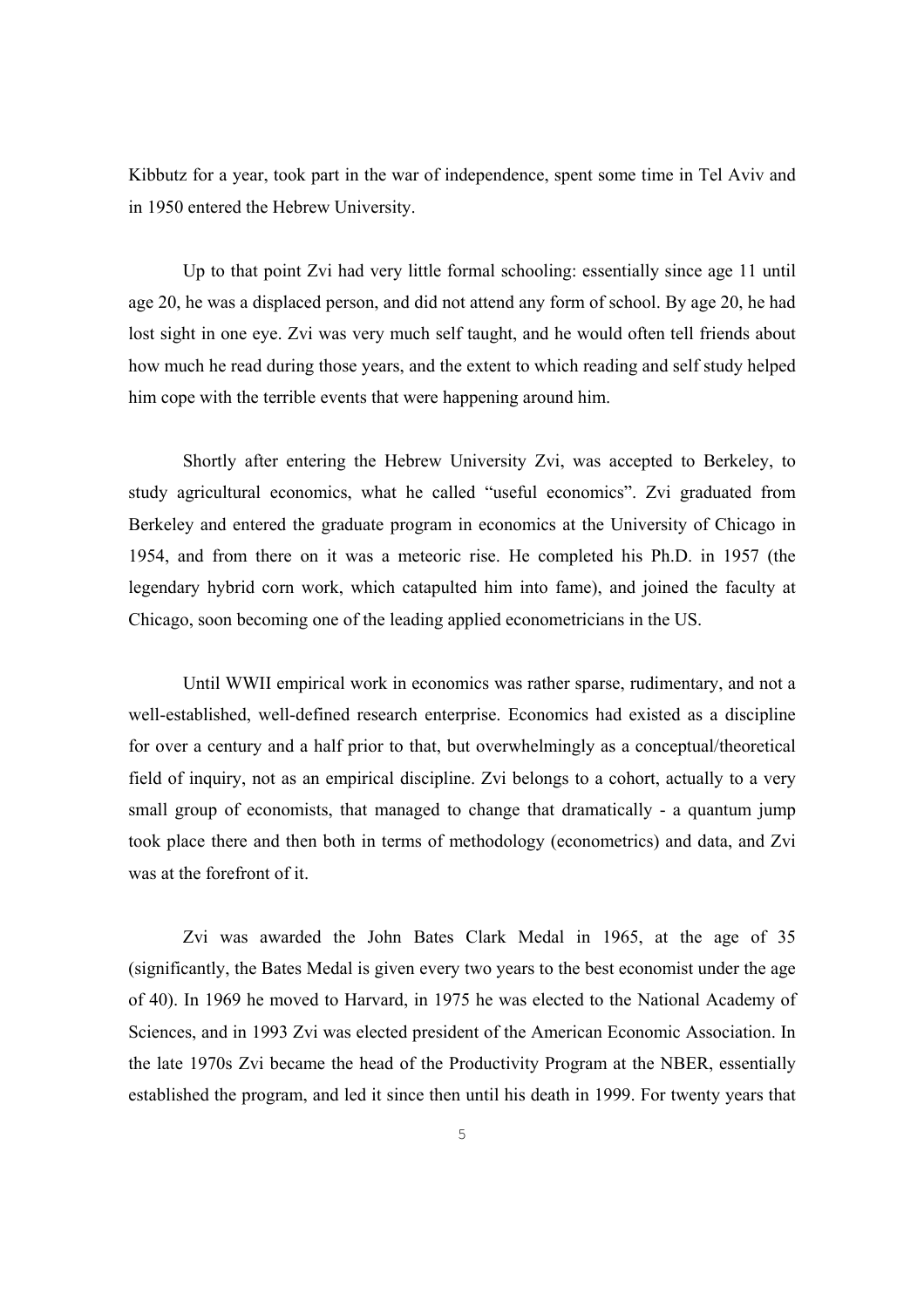program was one of the main pillars of research in the field of productivity, technological change, R&D, etc. in the world, and Zvi played an extraordinary role as a combination of entrepreneur, guru, manager, and spiritual leader of the people in this field. Indeed, one of the hallmarks of Zvi was the extent to which he gathered around, nourished and mentored a remarkably large number of disciples – not just students in the formal sense, but followers, people that he advised, influenced, pushed, encouraged, and touched in so many ways.

Zvi imparted to those privileged to be around him a joy of asking, pursuing and tentatively answering research questions. His characteristic humor and playfulness evident once again, he described in a 1997 Econometrica article the surprisingly circuitous path research can take, quoting from A. A. Milne's The House at Pooh Corner as follows:

"How would it be," said Pooh slowly, "if, as soon as we're out of sight of this Pit, we try to find it again?"

"What's the good of that?" said Rabbit.

"Well," said Pooh, "we keep looking for Home and not finding it, so I thought that if we looked for this Pit, we'd be sure not to find it, which would be a Good Thing, because we might find something that we weren't looking for, which might be just what we were looking for, really."

"I don't see much sense in that," said Rabbit.

"No," said Pooh humbly," there isn't. But there was going to be when I began it. It's just that something happened to it on the way."

Finally, we cannot resist making some personal remarks. It is not a usual matter, it is not something to be taken for granted, that in the course of a lifetime one encounters such an extraordinary figure as Zvi. There is something extremely rare, indeed unique about Zvi's overall package of human qualities - that combination of paternal warmth, intuitive understanding, ultimate wisdom, and cautious but firmly entrenched optimism. We had the immense fortune to grow with it into professional maturity and beyond, never stopping to reflect on what a singular experience that was. We are not just better economists because of